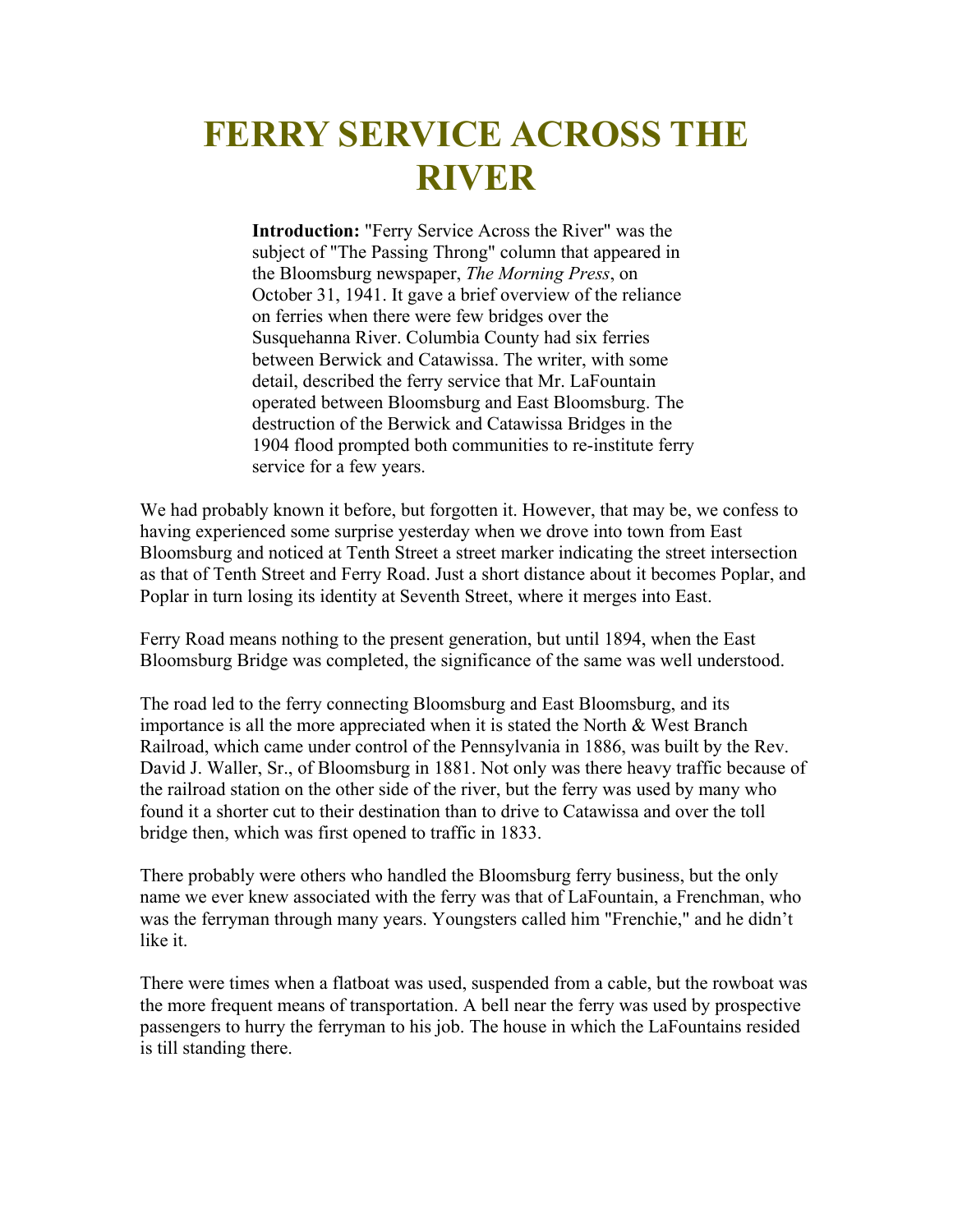Bloomsburg and Mifflinville were about the last in this section to abandon ferry service, with that at Mifflinville continuing until 1906. The Espy and Lime Ridge ferries disappeared with the completion of the Bloomsburg and Mifflinville bridges.

Both Catawissa and Berwick were to experience the trials and tribulations of ferry service when the 1904 flood carried both bridges away.

There was a big rush to secure ferry rights at Berwick, while the Columbia & Montour Street Railway Company sprang into the breach at Catawissa by inaugurating steamboat service with the *Mary Ann*, still remembered by many.

But the public wasn't satisfied to have any private interests operating the ferry. It demanded free transportation, and proceeded to give the county commissioners all sorts of headaches.

The commissioners finally heeded the requests and instituted free service at both places. As so frequently happens, the free service soon sadly deteriorated and proved unreliable. Business just naturally gravitated to the privately operated ferries.

Catawissa at that time had ferry service for four years, but it was not until 1908 that the bridge was finally rebuilt. The Berwick bridge was completed in 1906. It was fine at the time, but today its abrupt approaches and the condition of the road bed go to make it one of the most poorly maintained bridges under state control.

Ferry service on the North Branch was mere child's play in the old days as compared with that at Liverpool, where the river is more than a mile wide and where the added width presented all sorts of problems.

Even so, there were times when the North Branch could make plenty of trouble. And how well we know!

It was the night of December 10, 1907. We had taken the early evening train from East Bloomsburg to Mifflinville to cover the story of the carrying away of the false work on the Mifflinville bridge, then being built for the second time. Three spans of the first bridge had been carried way by the flood of 1904. The second span had just been completed late in the afternoon on December 10, 1907, when flood waters in the river carried away the false work as the span was being fastened to the pier. The entire span went down, and carried forty men with it. All were rescued but seven. It was several months before all the bodies were recovered and many them far down the river.

We had the story – we had gotten out of a sick bed to take the train, but means of getting back to Bloomsburg quickly were lacking.

Abe Foulke, the Mifflinville ferryman, said we were foolish to attempt to get across by row boat because we would have to wade through the canal bed to reach the trolley line. He was willing to make the trip on the flooded waters if we were willing to risk it.